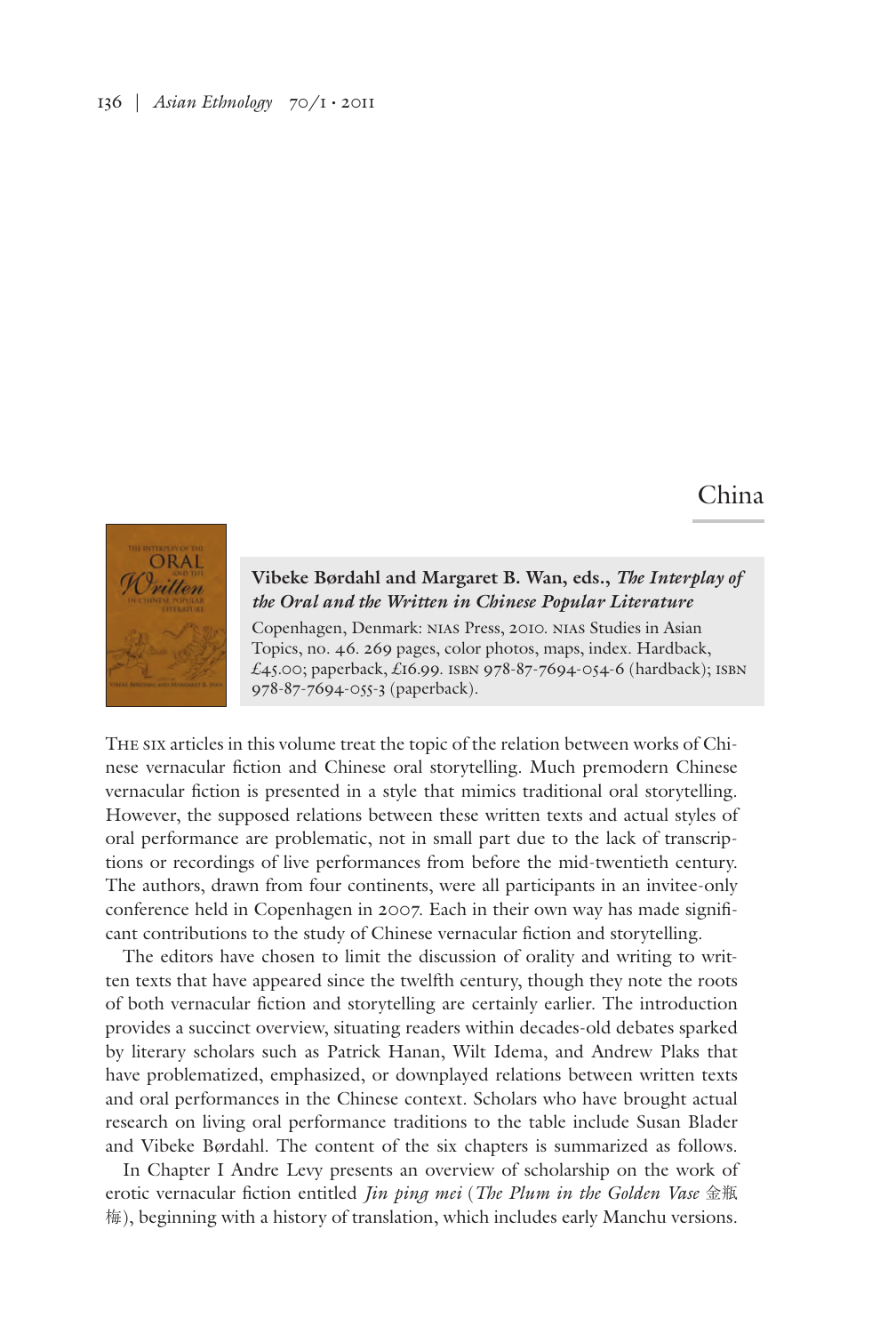In a lively, rambling manner he discusses various versions in prose and prosimetric form. While no direct links to specific local styles of oral performance can be established it seems clear that due to form, point of view, and the tendency towards "verbose" language (23), oral versions had some sort of an impact (direct or indirect) on the textual traditions—though such impact varies by case. The author cautions that versions of *Jin ping mei* must be taken on their own merits within the context of the Chinese tradition of fiction.

 The question of whether pseudo-oral conventions in Chinese vernacular fiction originated from what Hanan has called a "common storehouse" of tradition (31) is explored in Chapter 2 by Liangyan Ge. Comparing a cluster of prosimetric texts about the sagely Judge Bao (Bao Gong 包公) and versions of the full-length work of vernacular fiction *Shui hu zhuan* (Water Margin 水浒传), his research suggests that both were influenced by elements of earlier oral tales about Judge Bao. While not fully answering Hanan's query, the findings supply evidence of the dynamics of intertextuality between oral and written sources in discrete instances.

 Margaret B. Wan, author of Chapter 3, discusses audiences and reading practices regarding a style of prosimetric narrative known as drum ballads (*guci* 鼓词) that became popular in northeast China in the late Qing dynasty (1644–1911) and was still evolving in the early Republican era. The author argues that these relatively little-known texts must be approached in a nuanced manner, since texts and the ways audiences engaged them varied. As an example, this rich chapter includes interesting speculation on the difficulties different audiences had in comprehending verse or prose sections in both oral performances and writing.

 In Chapter 4, Vibeke Børdahl tackles head-on the question of the construct of the "storyteller's manner," a common convention in Chinese vernacular fiction that is framed and conveyed with stock phrases and formulas as if told by a live professional storyteller. In a meticulous examination, Børdahl assesses sample written texts and compares occurrences of meta-narrative conventions with transcribed performances of contemporary Yangzhou storytellers of the Wu Song (武松) story. Her findings suggest that the actual storytelling performances make relatively small use of so-called storytelling conventions in the vernacular texts, suggesting that care be taken in making broad statements about this aspect of the relation between the oral and written in the Chinese context.

 Anne McLaren, author of Chapter 5, has contributed greatly to studies of verbal art in the Lower Yangtze delta, publishing on written Ming *chantefables* and bridal laments in the living folk context. While studies of short mountain songs—*shange* 山歌—have been well researched since the 1920s, her chapter introduces a body of lengthy narratives, some sung in Wu dialect, others in manuscript form. She refers to the prosimetric songs as "folk epics" (157), furthering a recent trend to identify certain styles of Han Chinese narratives as epics, a category once considered missing from the Chinese literary repertoire.

 In Chapter 6 Boris Riftin, a longtime student of Chinese folklore and vernacular literature, introduces a series of prints from the late imperial era related to storytelling themes or situations. Several of the images from Suzhou seem to be rare depictions of female performers playing styles of lutes still in use in the area today.